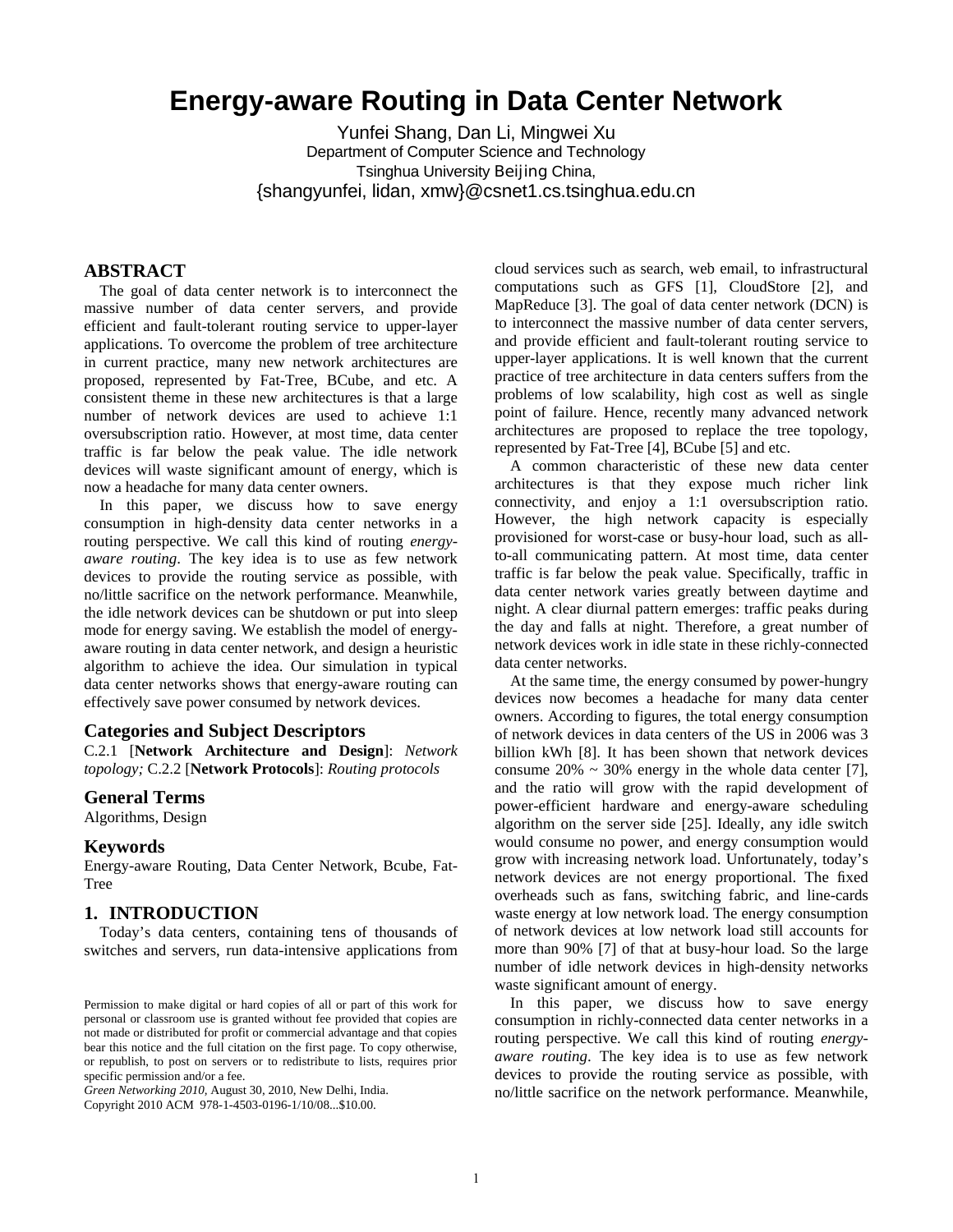the idle network devices can be shutdown or put into sleep mode for energy saving.

We formally establish the model of energy-aware routing problem, and prove that it is NP-Hard. Then we propose a heuristic routing algorithm to achieve our design goal. The algorithm works in the following way. First, we compute the network throughput, which is the most important performance metric for data-intensive computations, according to the routing on all data center switches. The corresponding routing is called *basic routing*. Second, we gradually remove switches from the basic routing, until when the network throughput decreases to a predefined *performance threshold*. Third, switches not involved in the final routing are powered off or put into sleep mode.

We conduct extensive simulations in typical data center networks to validate the effectiveness of our energy-aware routing algorithm. The results show that our energy-aware routing algorithm is a feasible and efficient method for saving energy consumed by network devices in data center network, especially under low network loads.

The rest of the paper is organized as follows. Section 2 formally establishes the model of energy-aware routing in DCN, and proves that it is an NP-hard problem. Section 3 presents a heuristic routing algorithm to achieve energyaware routing in DCN. Section 4 evaluates our algorithm by simulations in typical data center networks. Section 5 discusses related work and Section 6 concludes the paper.

### **2. ENERGY-AWARE ROUTING MODEL**

In this section, we first formally establish the model of energy-aware routing problem. Then, we prove that it is an NP-Hard problem by reducing from 0-1 Knapsack problem into the energy-aware routing problem.

### **2.1 Model Description**

The object of energy-aware routing is to compute the routing for a given traffic matrix, so that as few switches are involved as possible to meet a predefined performance threshold. Throughout this paper we use network throughput as the performance metric, since it is the most important metric for data-intensive computations. We can modelize the energy-aware routing problem as ERP-1.

**ERP-1:** Assume there is a tuple of input parameters, (*G*, *T*, *K*). *G* denotes the topology of data center network, containing all servers and switches, and the connection relationships and network capacity among them. *T* denotes the traffic matrix upon all servers, in which 1 indicates there is a flow between two servers, while 0 means no such flow. *K* denotes the predefined threshold of network throughput. The object of energy-aware routing is to find a routing *R1* for *T*, which subjects to the following two conditions:

$$
L(R1) = \text{Min } L(R), R \in R^+ \quad (1)
$$
  

$$
M(R1) \ge K \quad (2)
$$

where  $R^+$  is the space of all possible routings for *T*,  $L(R1)$ denotes the number of switches involved in *R*1, and *M*(*R*1) is the network throughput of *T* under *R*1.

### **2.2 NP Hardness**

To prove the NP-hardness of the energy-aware routing problem, we translate ERP-1 into an equivalent problem: ERP-2.

**ERP-2:** Given there is a tuple of input parameters of (*G*, *T*, *K, N*), *G*, *T*, *K* denote topology, traffic matrix and predefined threshold respectively, which are the same as ERP-1. *N* is a threshold number. The object of ERP2 is to find a routing *R2*, satisfying the two conditions as follows:  $\overline{I(D2)}$   $\geq N$  (2)

$$
L(RZ) \le N \quad (3)
$$
  

$$
M(R2) \ge K \quad (4)
$$

where the functions of *L*(*.*) and *M*(*.*) are the same as those in ERP-1.

The translation from ERP-1 to ERP-2 is shown in the following pseudocode.

| ERP-1 $(G, T, K)$                                            |
|--------------------------------------------------------------|
| begin                                                        |
| set $N :=$ the number of all switches in the network;        |
| <b>While</b> (the solution of ERP-2 $(G, T, K, N)$ ) exists) |
| begin                                                        |
| set result := ERP-2 $(G, T, K, N)$ ;<br>set $N := N-1$ ;     |
| end                                                          |
| return result;                                               |
| end<br>$ -$                                                  |

**Figure 1: Translation from ERP1 to ERP2** 

From above it is clear that the solution of ERP-1 can be got by solving ERP-2 repeatedly, for at most *N* steps. Therefore, the hardness of ERP-1 is not harder than ERP2, i.e. ERP-1  $\leq_p$  ERP-2. On the other hand, obviously, ERP- $2 \leq n$  ERP-1. Thus the hardness of ERP-1 and ERP-2 are equivalent. ERP-1 is NP-hard if and only if ERP-2 is NPhard. Next, we present the proof of the NP-hardness of ERP-2.

Our idea is to reduce the classical 0-1 Knapsack problem into the ERP-2 problem. 0-1 Knapsack problem belongs to the well known Karp's 21 NP-complete problems [9]. The definition of 0-1 Knapsack problem is as follows [10].

There are *n* kinds of items denoted by  $W_1, W_2, \ldots, W_n$ , and let  $W = \{W_1, W_2, ..., W_n\}$ . Each kind of item *j* has a weight  $S_j$  and a value  $V_j$ . It is assumed that all weights and values are nonnegative. The maximum weight can be carried in the bag is *C*, and *E* is defined as the predefined threshold of the total value of items, where *C* and *E* are both nonnegative values. The number  $X_j$  of copies of each kind of item is restricted to zero or one. The object of 0-1 Knapsack problem is to find a subset of items (equivalent to assigning value to each  $X_i$ ), subjecting to the following two conditions:

$$
\sum_{j=1}^{n} S_j X_j \le C \quad (5)
$$
  

$$
\sum_{j=1}^{n} V_j X_j \ge E, X_j \in \{0, 1\} \quad (6)
$$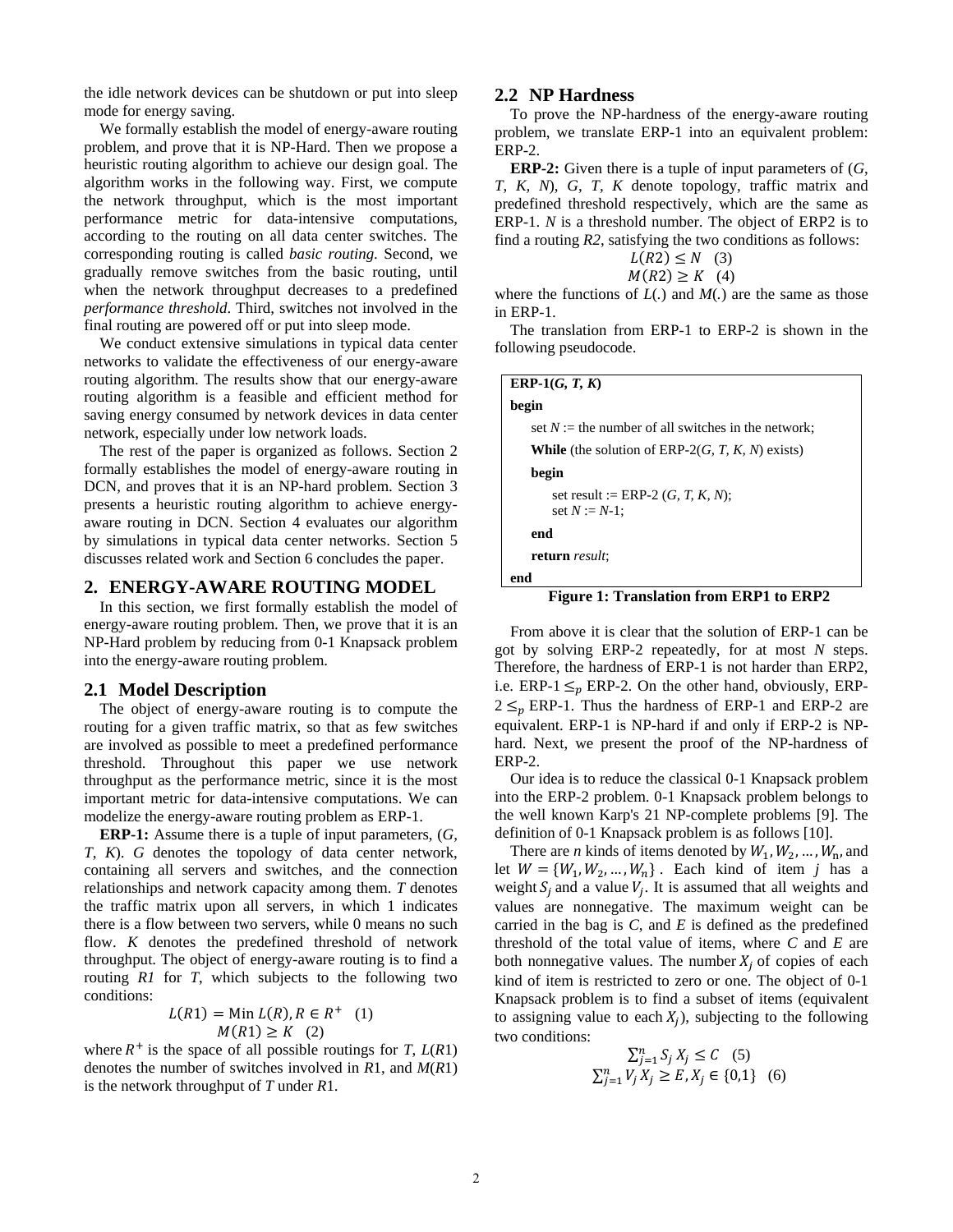

**Figure 2: topology and traffic construction in the instance of ERP-2** 

The 0-1 Knapsack problem can be reduced to ERP-2 problem in polynomial time, which consists of three steps as follows.

**Step 1:** Instance Construction

We first construct a specific topology *G* in ERP-2. The set of all nodes in *G* is divided into *n* groups. Each group *j*  contains  $S_i$  nodes and  $S_i - 1$  links, as shown in Figure 2. The network capacity of each link in group *j* is  $V_i$ . Then we construct *n* flows: *flow* 1, *flow* 2, …, *flow* n. The source node of flow *j* is the first node in group *j*, and the destination is the last node in group  $j$ . Let  $T_i$  be the set of nodes in the path of flow *j*, and  $T = \{T_1, T_2, ..., T_n\}$ . Therefore, the number of nodes in  $T_i$  is equal to  $S_i$  and the throughput of flow  $j$  is equal to  $V_j$ . Finally, we let the predefined threshold *N* be equal to *C*, and let the predefined threshold *K* be equal to *E*.

**Step 2:** if the solution of 0-1 Knapsack problem exists, then the solution of the ERP-2 instance also exists.

Proof:

If the solution of 0-1 Knapsack problem exists, i.e.,  $\exists W' \subseteq W$ , such that

$$
\sum_{W_j \in W'} S_j \le C
$$
  

$$
\sum_{W_j \in W'} V_j \ge E, 1 \le j \le n.
$$

Then  $\exists T' \subseteq T$ , such that

$$
\sum_{T_j \in T'} S_j \le N
$$
  

$$
\sum_{T_j \in T'} V_j \ge K, 1 \le j \le n.
$$

Therefore, there exists a specific routing for n flows, so that the number of nodes involved in the routing is not more than *N*, and the total throughput is not less than *K*. Consequently, the solution of the ERP-2 instance exists. End.

**Step 3:** if the solution of the ERP-2 instance exists, then the solution of 0-1 Knapsack problem also exists.

Proof:

If the solution of the ERP-2 instance exists, i.e., there exists a specific routing for *n* flows, so that the number of nodes involved in the routing is not more than *N*, and the total throughput is not less than *K*. Let *NS* denote the set of nodes involved in the routing, let the function  $\text{Tht}(NS)$  denote the total throughput of the flows only traversing the nodes in  $NS$ , and let  $|NS|$  denote the number of nodes in NS. Then

$$
|NS| \leq N
$$

Tht( $NS$ )  $\geq K$ . We divide NS into two subsets: NS1 and NS2, subject to  $NS = NS1 \cup NS2$  $NS1 \cap NS2 = \emptyset$ .

$$
10.1111032 - 9
$$

NS1 and NS2 are defined by

$$
NS1 = \bigcup T_j, T_j \subseteq NS, 1 \le j \le n
$$
  

$$
NS2 = NS - NS1.
$$

Therefore, we can see that

$$
Tht(NS2)=0,
$$

as the nodes in NS2 are not able to form a complete path for any flow, and

Tht( $NS$ ) = Tht ( $NS1$ ) + Tht ( $NS2$ ) = Tht( $NS1$ )  $\geq$  K. On the other hand,

$$
|NS1| \leq |NS| \leq N,
$$

as NS1 is the subset of NS. Therefore we can find the subset of items  $W'$ , such that

$$
\sum_{W_j \in W'} S_j = |NS1| \le C
$$
  

$$
\sum_{W_j \in W'} V_j = \text{Tht}(NS1) \ge E
$$

Consequently, the solution of 0-1 Knapsack problem exists. End.

Based on the three-step proof above, we conclude that ERP-2 is an NP-hard problem, thus ERP-1 is also NP-hard.

## **3. HEURISTIC ROUTING ALGORITHM**

In this section, we propose a heuristic routing algorithm for an arbitrary DCN topology. We make a simple assumption that TCP traffic is dominant in data centers and networking is the bottleneck for data-intensive applications, so the flows are regarded as elastic flows [11]. Moreover, to avoid packet disorder, we use connection-unsplittable routing, i.e., the packets from one flow takes only one path.

The object of our heuristic routing algorithm is to compute the routing for all flows in traffic matrix, so that as few switches as possible are involved in the routing to meet a predefined performance threshold. The basic idea of the algorithm is as follows. First, taking all switches into consideration, we compute the routing and the corresponding network throughput which are called *basic routing* and *basic throughput* respectively. Second, we gradually eliminate the switches from those involved in basic routing, based on the specific elimination order depending on the workload of switches. When the network throughput decreases to the threshold we can tolerate, we finish the elimination process and obtain the energy-aware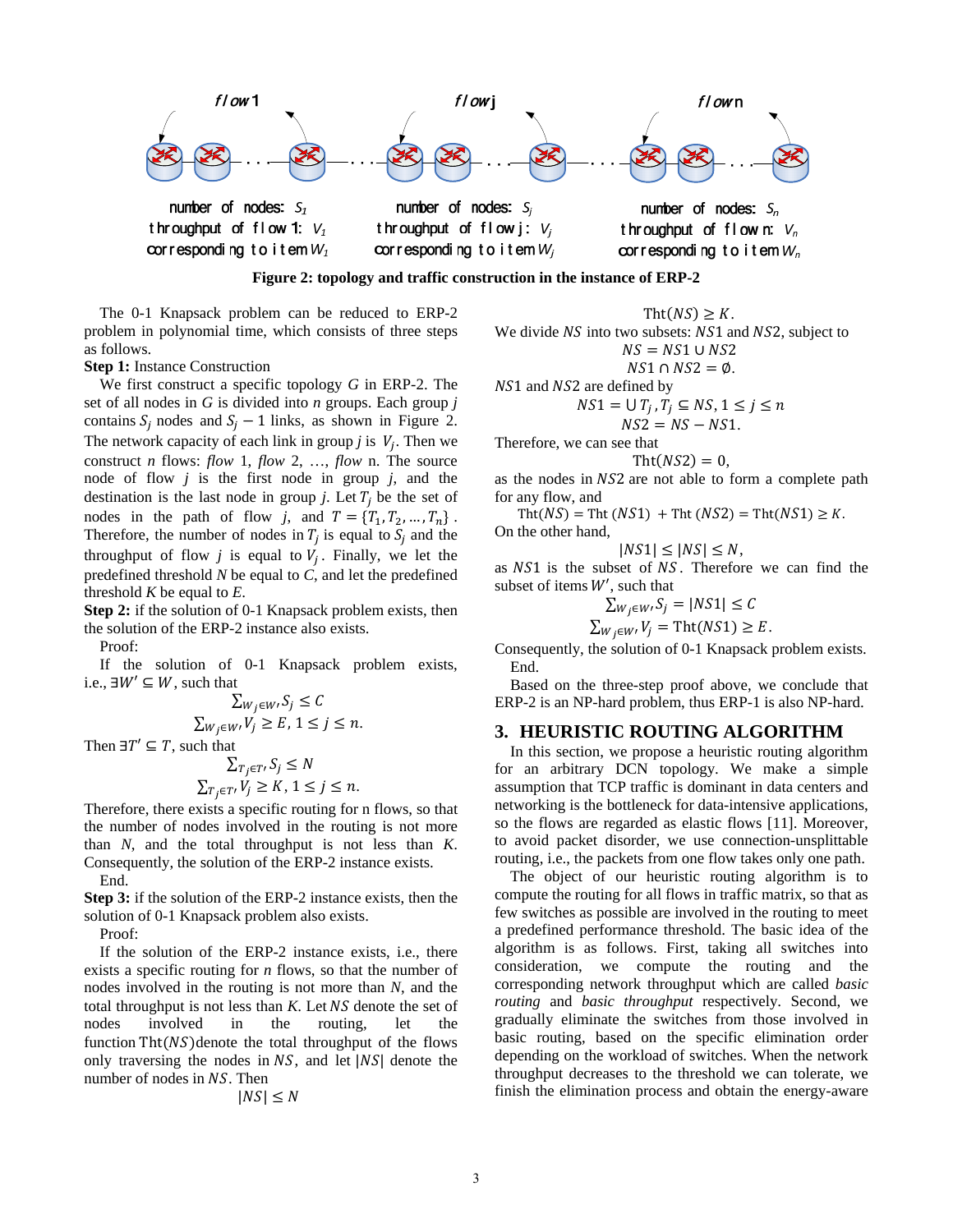routing. Finally, we power off the switches not involved in the energy-aware routing, or put them into sleep mode.

Our heuristic routing algorithm consists of three modules: Route Generation (RG), Throughput Computation (TC), and Switch Elimination (SE). The relationship among the three modules is shown in Figure 3.

Figure 4 shows the pseudocode of our heuristic routing algorithm (HRA). The input of the algorithm is the tuple  $(G_0, T, PR)$ .  $G_0$  denotes the data center network topology, *T* denotes the traffic matrix upon all servers, and *PR* is *performance threshold percentage*, which is defined as the network throughput we can tolerate over the basic throughput using all switches. Here, we translate the parameter *K* in the energy-aware routing model into *PR* for legibly measuring performance decrement resulting from energy-aware routing. In fact, the parameter  $K$  is equal to *PR* multiplies by the basic throughput. The output of the algorithm is the tuple *(R, G)*. *R* denotes the energy-aware routing we choose for *T*, and *G* denotes the topology not containing the switches eliminated by SE().



**Figure 3: Components of our algorithm**

In Figure 4, we generate the basic routing *R* for *T* in topology  $G_0$  shown in line 3, and compute the basic throughput with the basic routing  $R$  in topology  $G_0$  shown in line 5. From line 6 to line 13, we execute three modules repeatedly until *P* is less than *PR*, where *P* is the ratio of the throughput in  $G$  to the basic throughput in  $G_0$ . In each round, we first eliminate some switches and associated links from *G* (the eliminating rule will be explained later) shown in line 9. Then, we generate the routing for *T* in the updated topology *G*, and compute the corresponding throughput shown in line 10 and 11.

**Route Generation:** The role of the route generation module is to select the routing for each flow in traffic matrix so that the network throughput is as high as possible. Each selected path can be computed with the inputs (*G, T*), and the output of RG() is the routing paths for all flows in traffic matrix in topology *G.*

For simplicity, we assume the capacity of links in topology is the same. We compute the paths by incrementally adding flows into the network. For a certain flow, the ideal solution is to enumerate all possible paths for a flow. However, it may not be practical for large-scale networks. Hence, there is a tradeoff between the computation complexity and the efficiency of the results. Moreover, we can take advantage of topological

characteristic of data center networks to accelerate the pathselection process.

| $HRA(G_0, T, PR)$ |  |  |
|-------------------|--|--|
|                   |  |  |

**Notations:**  *G0:* DCN topology *T*: traffic matrix *PR:* performance threshold percentage **begin**  1 set  $G := G_0$ ; 2 //Route Generation 3 set  $R := \text{RG}(G, T)$ ; 4 //Throughput Computation 5 set *Tht1*:= TC(*G, T, R*); 6 **do** 7 **begin**  8 //eliminate the switches carrying the lightest traffic

- 9 set  $G := SE(G, T, R)$ ;
- 10 set  $R := R G(G, T);$
- 11 set *Tht2*:= TC(*G, T, R*);
- 12 set *P* := *Tht2* / *Tht1*;
- 13 **end while** $(P>=PR)$

14 **return** (*R, G*);

```
End
```
## **Figure 4: Heuristic routing algorithm**

Assume there are a certain number of possible paths for a flow. We first select the path with the fewest overlapping flows over the bottleneck link in the path. If there are multiple such paths, the one with the shortest hops is chosen.

**Throughput Computation:** The module of throughput computation is to calculate the network throughput in a given topology. We use the Max-Min Fairness model [12] to sum up the throughputs of all flows. The computational complexity of TC() is  $O(LN^2)$ , where *LN* denotes the number of links in topology.

**Switch Elimination:** The switch elimination module is responsible for selecting the switches which can be eliminated from the routing for the traffic matrix. We use a greedy algorithm for the elimination process. First, we compute the traffic carried by each active switch in topology *G*, which is the total throughput of flows traversing the switch. Then, we select the active switches carrying the lightest traffic. And these switches can be put into sleep mode or be shutdown. To accelerate the computation process, we may eliminate more than one switch from *G* per round. Another thing to note is that the switches eliminated from *G* cannot be the critical ones, i.e., the topology will be partitioned without them.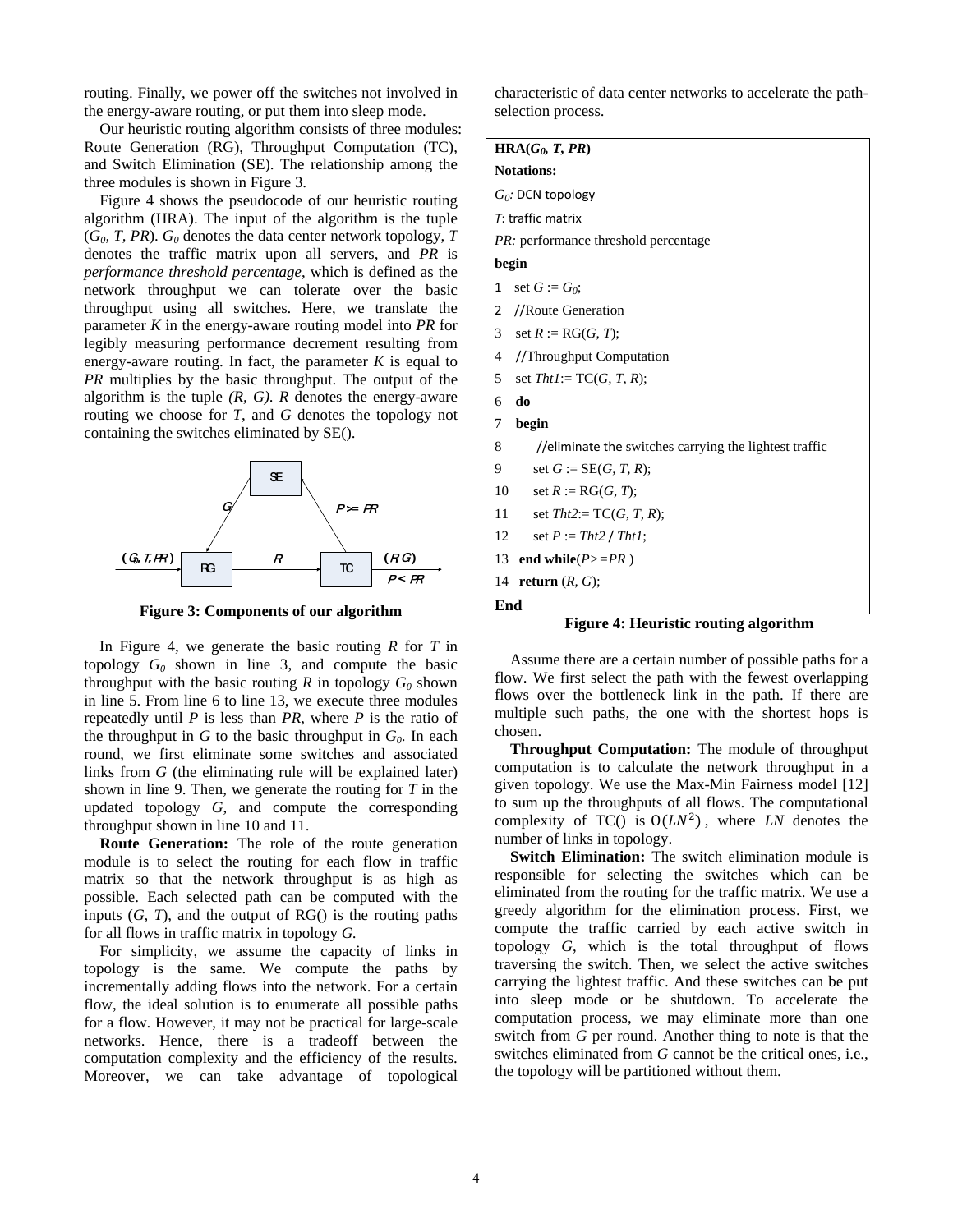

**(a) (b) Figure 6: Energy saved by our algorithm in Fat-Tree** 

## **4. EVALUATION**

In this section, we evaluate our energy-aware routing algorithm by simulation in BCube and Fat-Tree, both of which are typical topologies for data center network.

#### **4.1 Simulation Setup**

For BCube(*BN*, *BL*) topology, where *BN* denotes the number of ports in a switch and *BL* denotes the number of levels, we set different values of *BN* and *BL* to vary the topology scales. Similarly, we vary the number of ports in switch in Fat-Tree, denoted as *FP*. We assume the network capacity of all links in these topologies is 1Gbps. We change the number of flows in a topology to simulate different network load, and the traffic matrix is randomly generated upon servers.

#### **4.2 Results**

Our simulation results in BCube are shown in Figure 5. In Figure  $5(a)$ , we set performance threshold percentage as 95%, and evaluate the effect of energy saving on switches with increasing network load for different topology scales in BCube. The curves show that our energy-aware routing algorithm significantly saves energy consumed by switches at low network load. For example, in BCube(8,3), when the number of flows is less than 1000, more than 20% energy

are saved; and the figure increases to 80% if the number of flows is less than 100. As expected, the energy-saving effectiveness decreases as the network load increases.

**Performance Threshold Percentage (%)** 

In Figure 5(b), we consider a certain BCube topology, i.e., a BCube(8,3), but vary performance threshold percentage. Not surprisingly, as the performance threshold percentage increases, the energy-saving effect decreases, because higher performance requirement indicates less opportunities to eliminate switches. Hence, there is a tradeoff to be made by data owners according to real circumstances. Note that we can also save much energy even without any performance sacrifice, i.e., the performance threshold percentage is 100%, when the network load is low.

Figure 6 shows the simulation results in Fat-Tree. In Figure 6(a), we also set performance threshold percentage as 95%. The curves show that our algorithm can also save considerable energy consumed by switches at low load in Fat-Tree. In Figure 6(b), we conduct the simulation in a certain Fat-Tree topology, i.e., *FP* is 24. Similar to Bcube, the effect of energy saving decreases as the performance threshold percentage increases.

## **5. RELATED WORK**

**Data Center Network:** Due to the well-known problem of the current practice of tree topology, recently there are a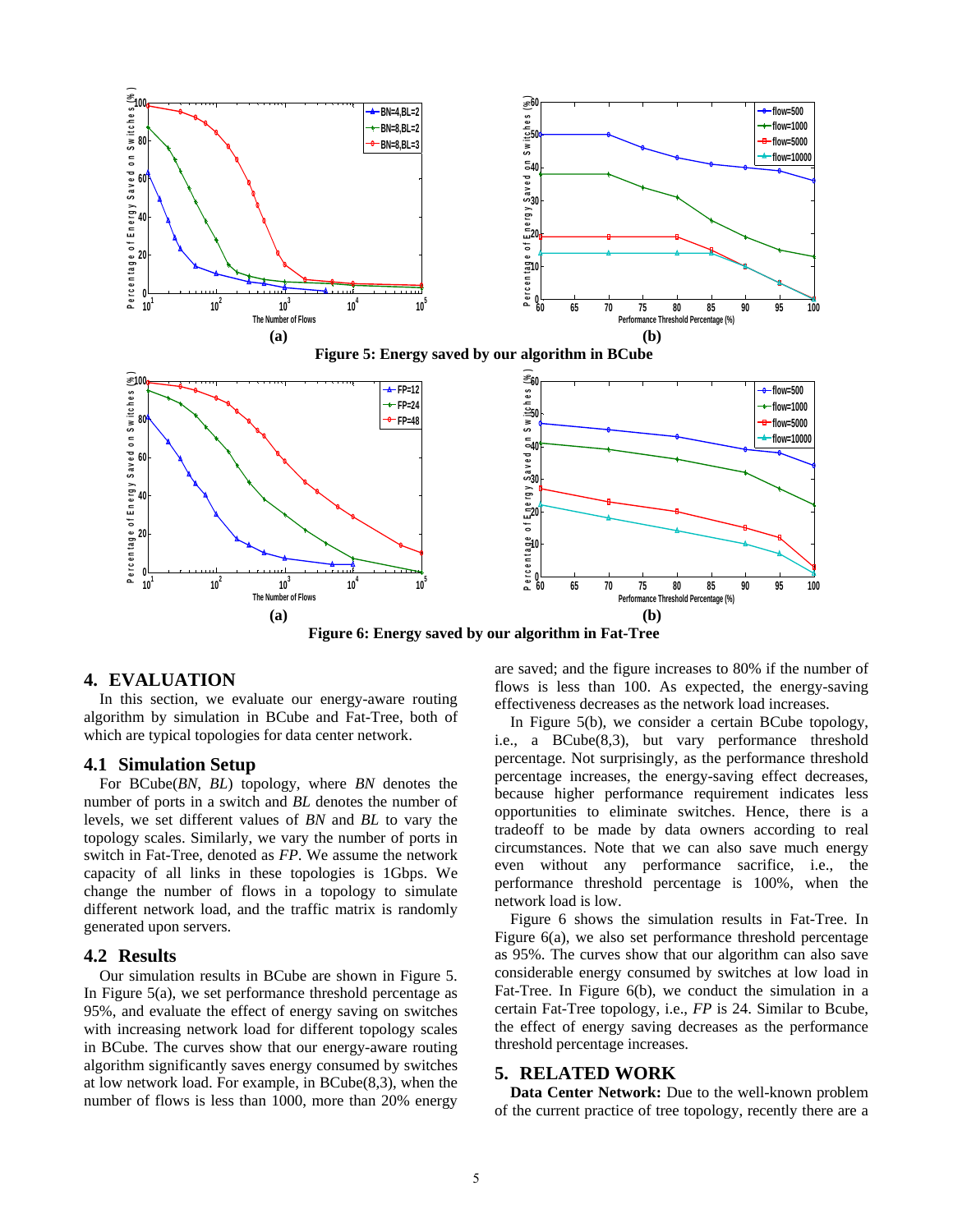bunch of proposals on new topologies for data centers. These topologies can be divided into two categories. One is switch-center topology, i.e., putting interconnection and routing intelligence on switches, such as Fat-Tree [4], Portland [13], and VL2 [14]. Contrarily, the other category is server-centric, namely, servers, with multiple NIC ports, also participate in interconnection and routing. DCell [6], BCube [5] and FiConn [15], all fall into the latter category.

**Green Internet:** The problem of saving overall energy in the Internet was firstly proposed by Gupta et al. in a position paper [16]. Later, they explored the feasibility in local area network [17], and proposed useful techniques to put idle components in network devices into sleep. In follow-on work, lots of efforts focused on device power management [18] [19], realizing two modes: sleeping and rate-adaptation on network devices to reduce energy consumption during network idle or low-load times. Moreover, Wisconsin-Madison University and Cisco Systems advocated a broad approach including regarding power-awareness as a primary objective in the design and configuration of networks and protocols, and using mixed integer optimization techniques to optimize the energy consumption of network devices [20].

**Green Data Center:** There were also more and more concerns with energy saving in data center network. New low-power hardware [21] [22] [23] and smart cooling technologies [24] were effective methods to save energy. Intel Research proposed and evaluated the proxy architecture which used a minimal set of servers to support different forms of idle-time behavior for saving energy [25]. The similar idea was proposed in [26], which believed that consolidation of applications in cloud computing environments could present a significant opportunity for energy optimization. In a recent work, Heller et al proposed a network-wide power manager named ElasticTree [7] to extend the idea of power proportionality into the network domain, as first described by Barroso et al [27].

## **6. CONCLUSION**

In this paper, we solve the energy-saving problem in data center networks from a routing perspective. We first formally established the model of energy-aware routing, and proved that it is NP-hard by reducing 0-1 Knapsack problem into it. Then, we proposed a heuristic algorithm to solve the energy-aware routing problem. Simulation results showed that our algorithm is effective in energy saving on network devices in data centers, especially when the network load is not high.

The work presented in this paper is preliminary, but shows that energy-aware routing in DCN is promising. We are also developing the prototype systems. In the future, we hope to extend energy-aware routing to more general application contexts, e.g., delay-sensitive applications.

## **7. Acknowledgment**

This work was supported by HI-Tech Research and Development Program of China (863) under Grants 2007AA01Z2A2.

# **8. REFERENCES**

- [1] S. Ghemawat, H. Gobioff, and S. Leung. The Google File System. In SOSP, 2003.
- [2] CloudStore. Higher Performance Scalable Storage. http://kosmosfs.sourceforge.net/.
- [3] J. Dean and S. Ghemawat. MapReduce: Simplified Data Processing on Large Clusters. In OSDI, 2004.
- [4] M. Al-Fares, A. Loukissas, and A. Vahdat. A Scalable, Commodity Data Center Network Architecture. In SIGCOMM, 2008.
- [5] C. Guo, G. Lu, D. Li, H. Wu, X. Zhang, Y. Shi, C. Tian, Y. Zhang, and S. Lu. BCube: A High Performance, Server-centric Network Architecture for Modular Data Centers. In ACM SIGCOMM, August 2009.
- [6] C. Guo, H. Wu, K. Tan, L. Shi, Y. Zhang, and S. Lu. DCell: A Scalable and Fault-Tolerant Network Structure for Data Centers. In ACM SIGCOMM, pages 75–86, 2008.
- [7] B. Heller, S. Seetharaman, P. Mahadevan. ElasticTree: Saving Energy in Data Center Networks. In NSDI'10, Apr 2010.
- [8] U.S. Environmental Protection Agency. Data Center Report to Congress. http://www.energystar.gov.
- [9] R.M.Karp. Reducibility Among Combinatorial Problems, in R.E.Miller and J.W. Thatcher (Eds.), Complexity of Computer Computations. Plenum Press, New York, 1972.
- [10] A.Levitin. Introduction to the design & analysis of algorithms. Addison-Wesley, 2003.
- [11] D.Nace, N.L.Doan, E.Gourdin, B.Liau. Computing Optimal Max-Min Fair Resource Allocation for Elastic Flows. IEEE/ACM Transactions on Networking 16(6): 1272-1281, 2006.
- [12] D.Bertsekas, R.Gallager. Data networks. Englewood Cliffs, NJ: Prentice-Hall, 1992.
- [13] R. N. Mysore, et al. PortLand: A Scalable Fault-Tolerant Layer 2 Data Center Network Fabric. In ACM SIGCOMM, August 2009.
- [14] A. Greenberg, N. Jain, S. Kandula, C. Kim, P. Lahiri, D. Maltz, P. Patel, and S. Sengupta. VL2: A Scalable and Flexible Data Center Network. In ACM SIGCOMM, August 2009.
- [15] D. Li, C. X. Guo, H. T. Wu, K Tan, Y. G. Zhang, S. W. Lu. FiConn: Using Backup Port for Server Interconnection in Data Centers. In INFOCOM 2009.
- [16] M. Gupta, S. Singh. Greening of the Internet. In ACM SIGCOMM, Karlsruhe, Germany. August 2003.
- [17] M. Gupta and S. Singh. Using Low-Power Modes for Energy Conservation in Ethernet LANs. INFOCOM'07, May 2007.